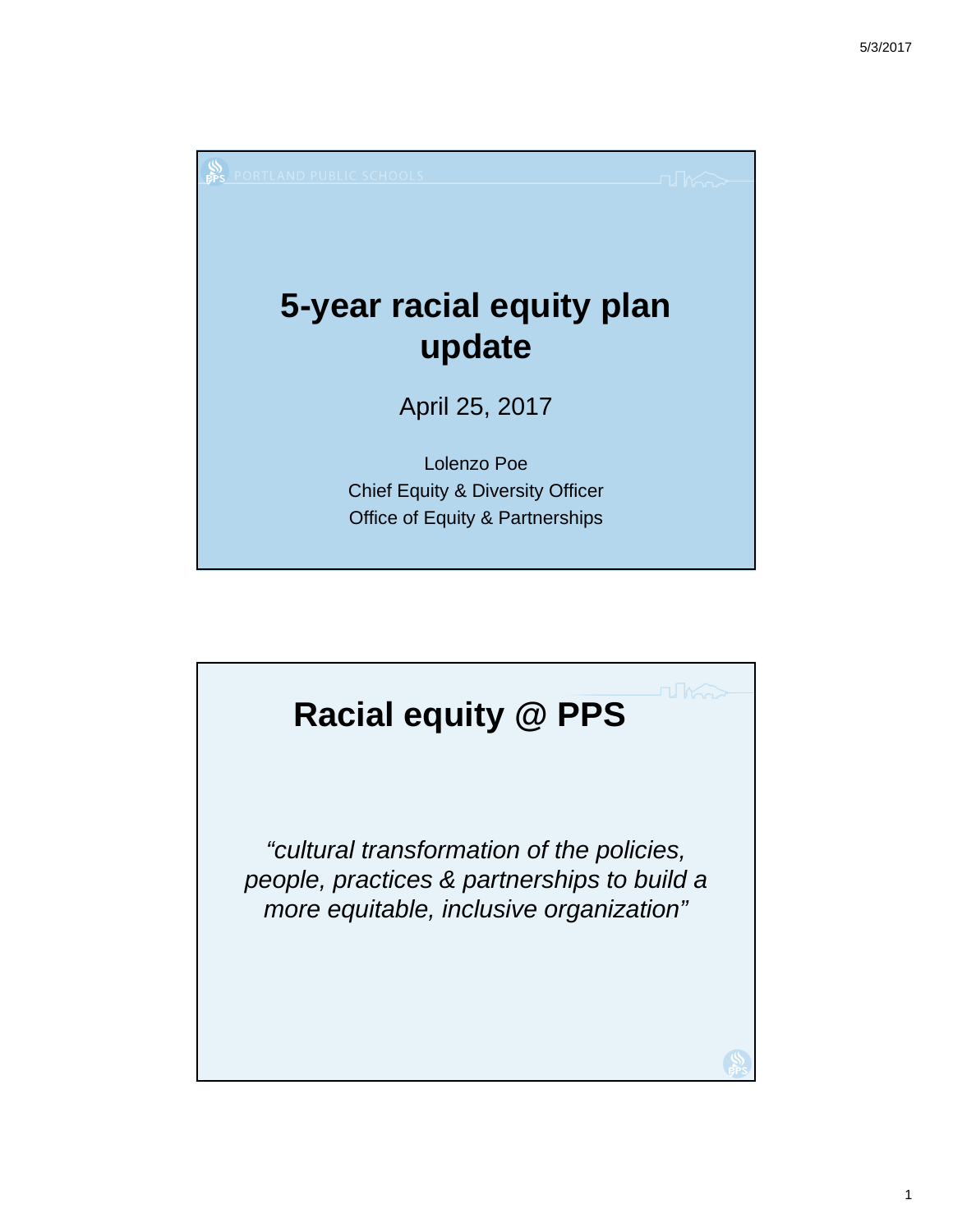

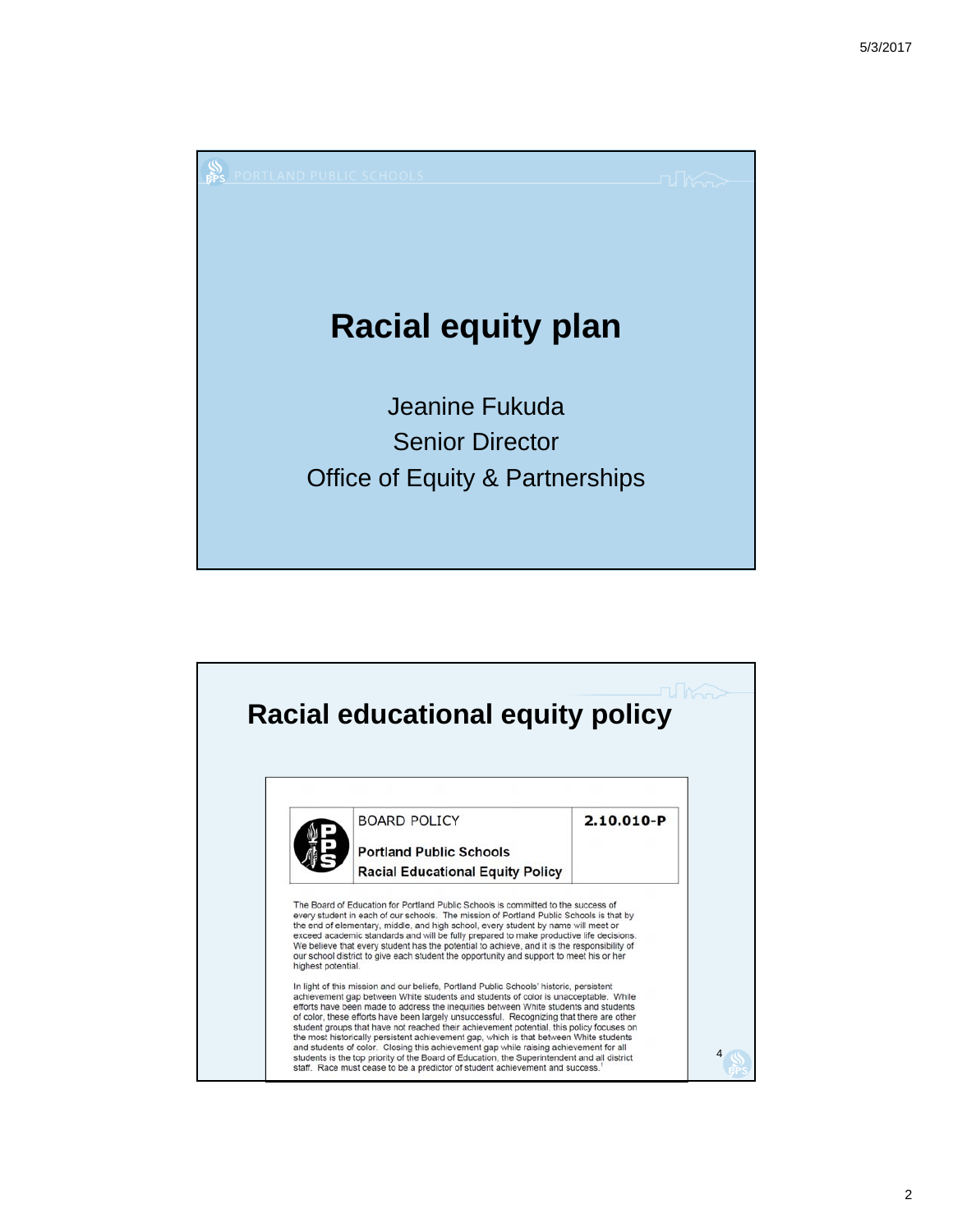

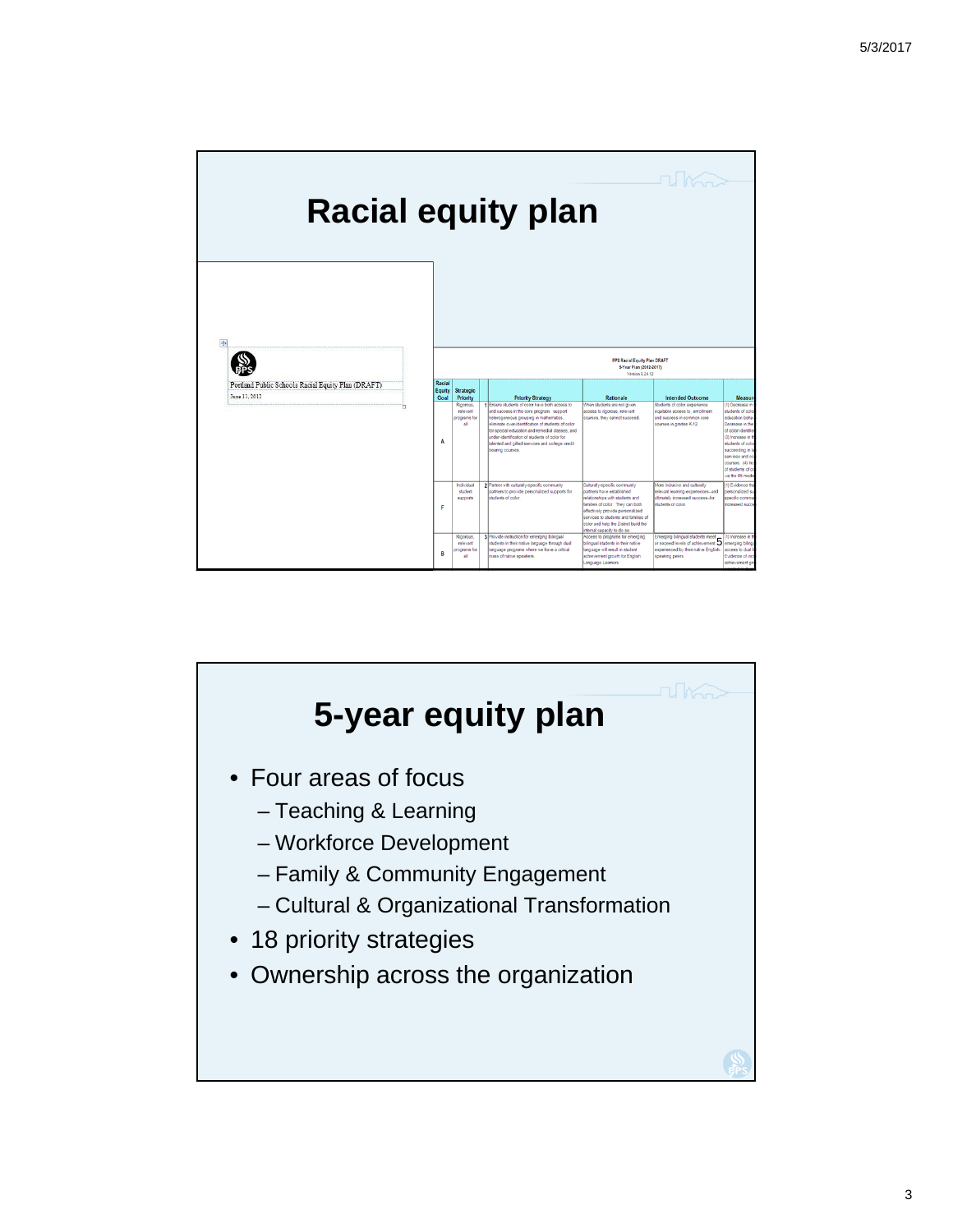# **Equity key performance indicators (KPIs)**

Underrepresentation of students of color who **met benchmark or advanced at least one tier in K-3 reading**

Over representation of students of color in **Special Education**

Over representation of students of color experiencing **exclusionary discipline**

Under representation of students of color in **Talented & Gifted (TAG)**

Under representation of students of color in **AP, IB & dual credit courses**

Under representation of **teachers of color** compared to the student population

**% of contract dollars** paid to minority-owned businesses

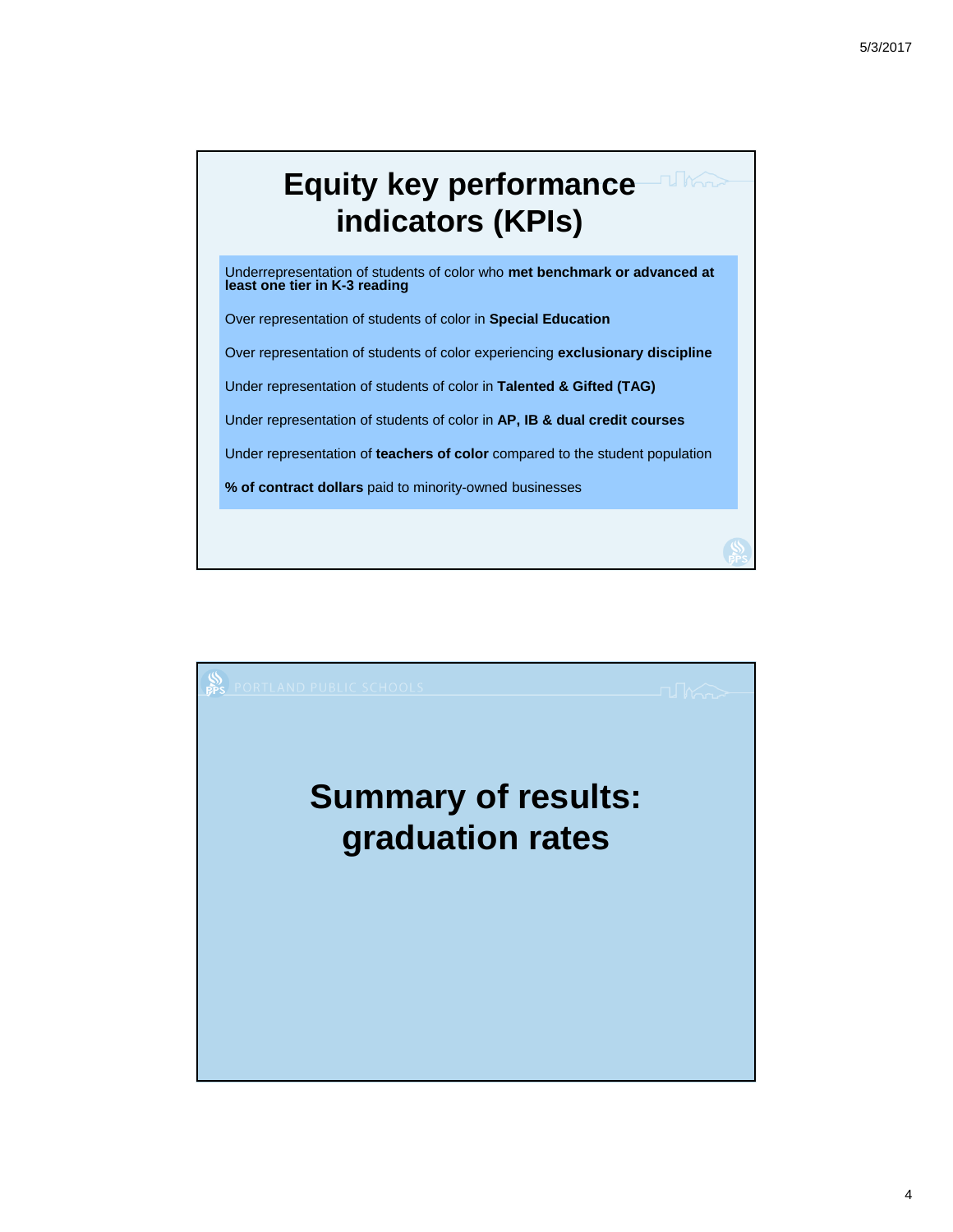|                                                                                     |           | <b>Graduation rates</b> |                |  |
|-------------------------------------------------------------------------------------|-----------|-------------------------|----------------|--|
| • 4-year cohort graduation rate increased<br>from 62% to 75% (13 percentage points) |           |                         |                |  |
|                                                                                     | 2010-2011 | 2015-2016               | % point change |  |
| Asian                                                                               | 74%       | 85%                     | $+11$          |  |
| <b>Black</b>                                                                        | 55%       | 68%                     | $+13$          |  |
| Hispanic/Latino                                                                     | 49%       | 65%                     | $+16$          |  |
| Multi-racial                                                                        | 54%       | 72%                     | $+18$          |  |
| Native American                                                                     | 44%       | 47%                     | $+3$           |  |
| Pacific Islander                                                                    | 63%       | 73%                     | $+10$          |  |
| White                                                                               | 67%       | 80%                     | $+13$          |  |
|                                                                                     |           |                         |                |  |

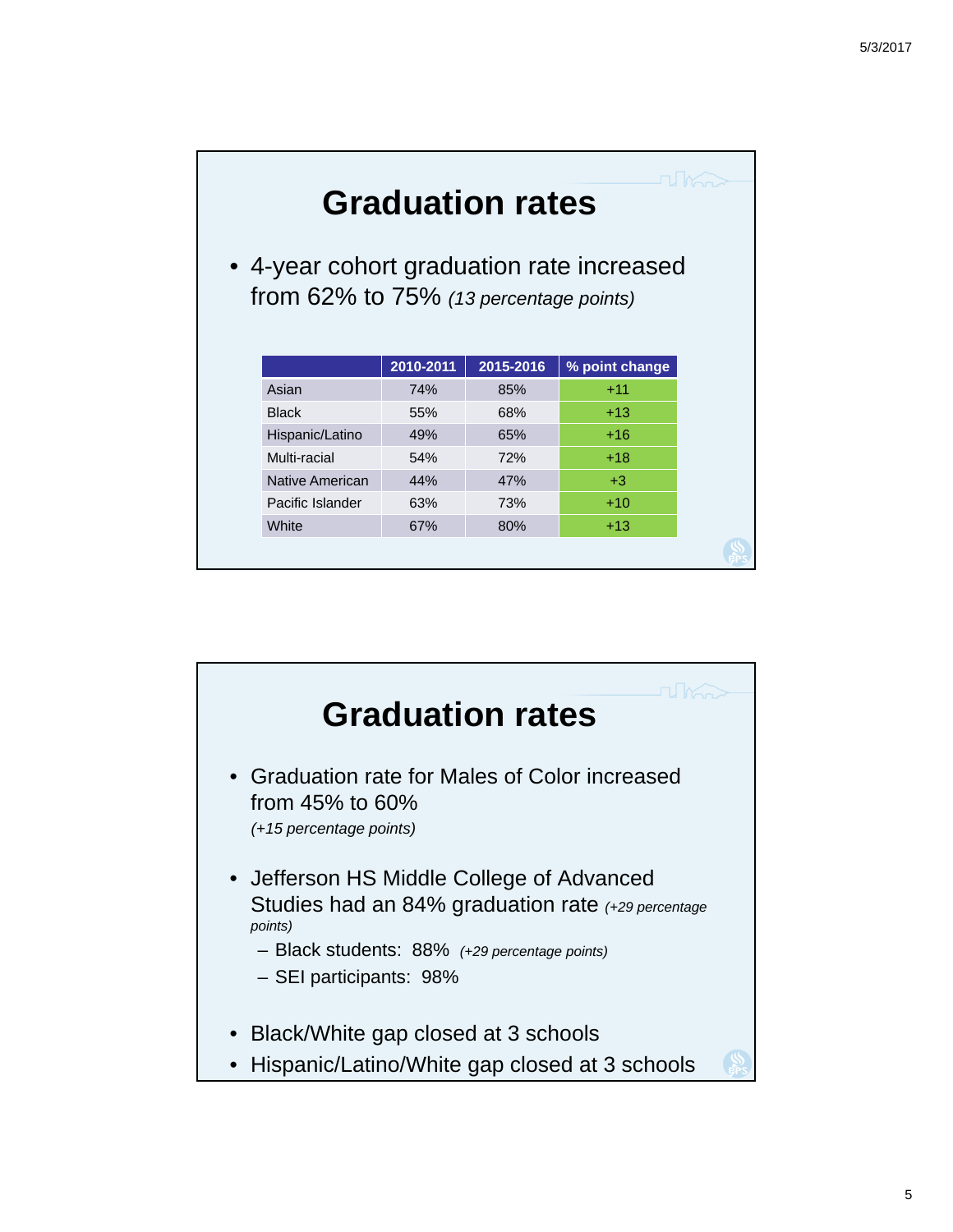

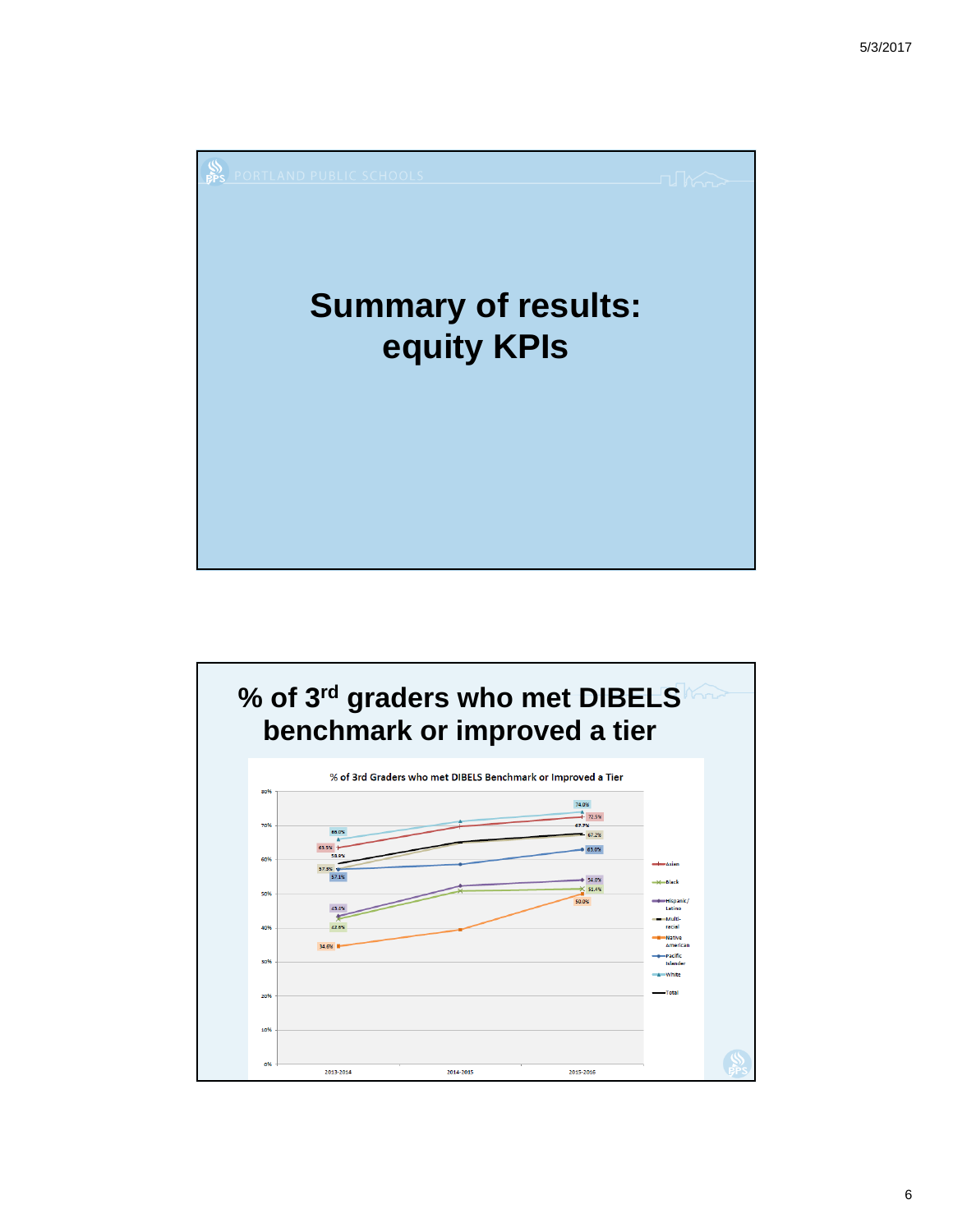## **% of 3rd graders who met DIBELS benchmark or improved a tier**

3-year trend *(2014-2016)*

• Increased from 59% to 68%

*(+ 9 percentage points; 604 students)*

|                  | 2013-2014 | 2015-2016 | % point change |
|------------------|-----------|-----------|----------------|
| Asian            | 64%       | 73%       | $+9$           |
| <b>Black</b>     | 43%       | 51%       | $+8$           |
| Hispanic/Latino  | 43%       | 54%       | $+11$          |
| Multi-racial     | 57%       | 67%       | $+10$          |
| Native American  | 35%       | 50%       | $+15$          |
| Pacific Islander | 57%       | 63%       | $+6$           |
| White            | 66%       | 74%       | $+8$           |

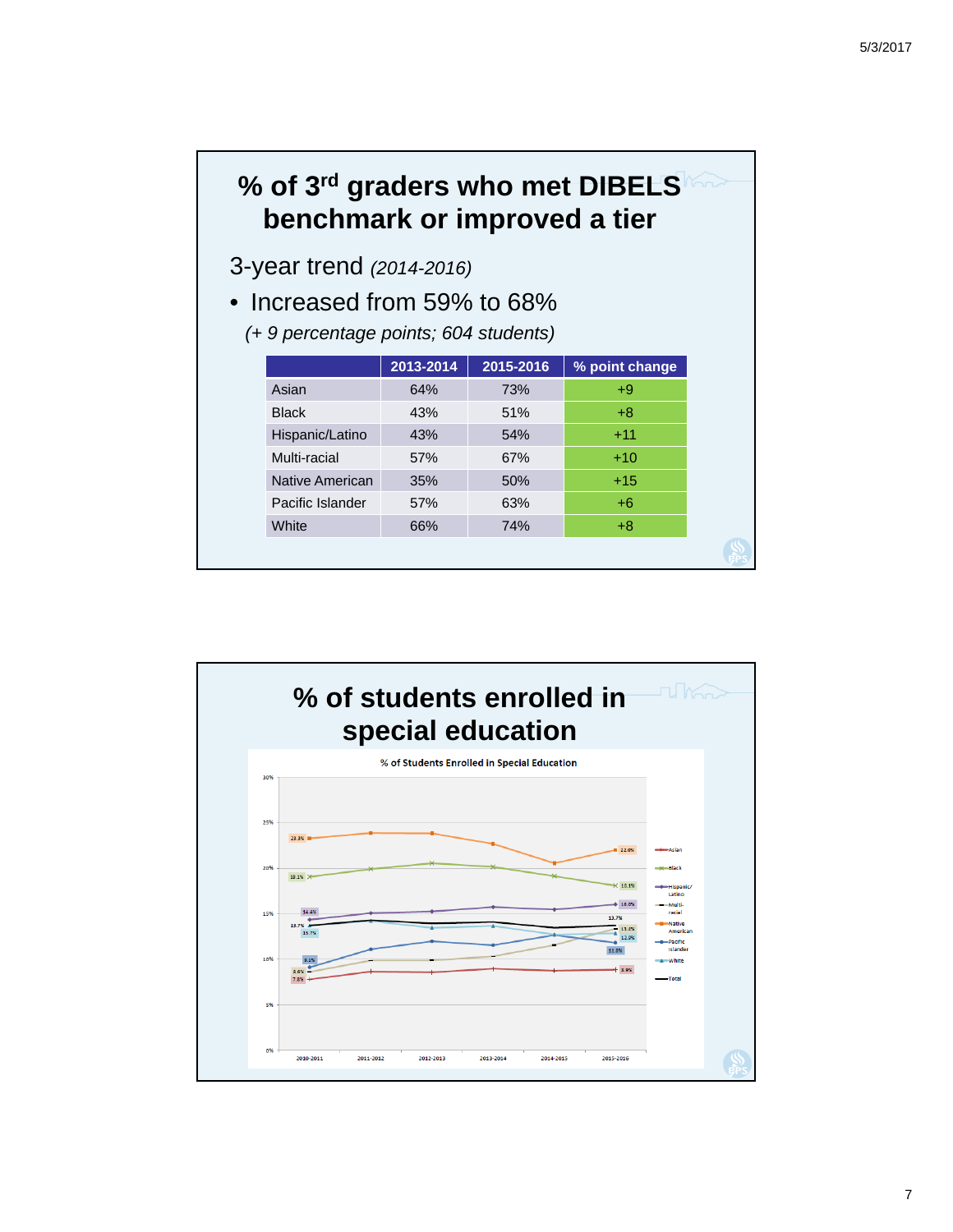## **% of students enrolled in special education**

5-year trend *(2011-2016)*

• Remained flat at 14%

|                  | 2011-2016 | 2015-2016 | % point change |
|------------------|-----------|-----------|----------------|
| Asian            | 8%        | 9%        | $+1$           |
| <b>Black</b>     | 19%       | 18%       | -1             |
| Hispanic/Latino  | 14%       | 16%       | $+2$           |
| Multi-racial     | 9%        | 13%       | $+4$           |
| Native American  | 23%       | 22%       | -1             |
| Pacific Islander | 9%        | 12%       | $+3$           |
| White            | 14%       | 13%       | -1             |
|                  |           |           |                |

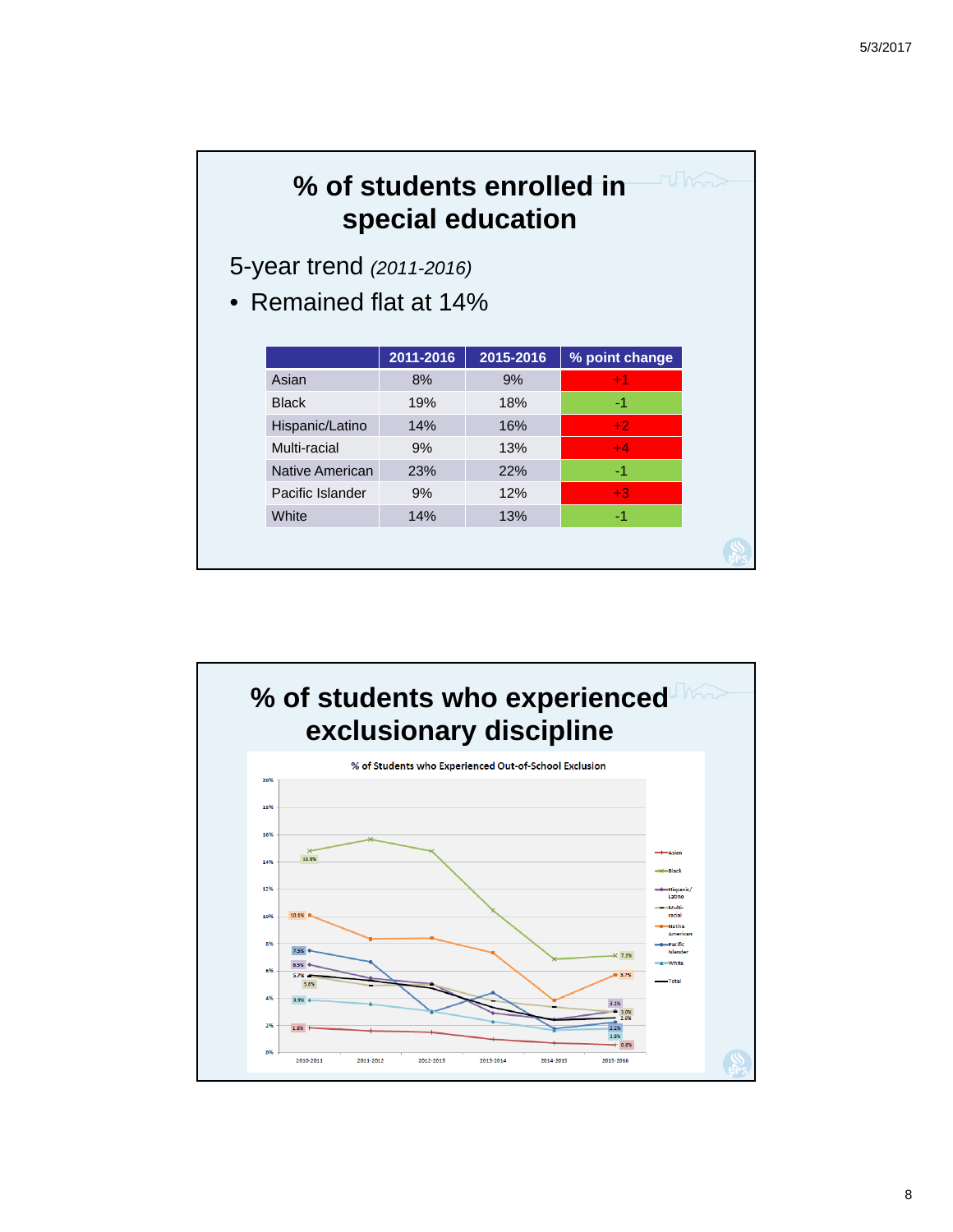#### **% of students who experienced exclusionary discipline**

5-year trend *(2011-2016)*

- Decreased from 6% to 3%
	- *(- 3 percentage points; -1313 students)*

|                  | 2010-2011 | 2015-2016 | % point change |
|------------------|-----------|-----------|----------------|
| Asian            | 2%        | 1%        | -1             |
| <b>Black</b>     | 15%       | 7%        | -8             |
| Hispanic/Latino  | 7%        | 3%        | $-4$           |
| Multi-racial     | 6%        | 3%        | -3             |
| Native American  | 10%       | 6%        | $-4$           |
| Pacific Islander | 8%        | 2%        | $-6$           |
| White            | 4%        | 2%        | $-2$           |

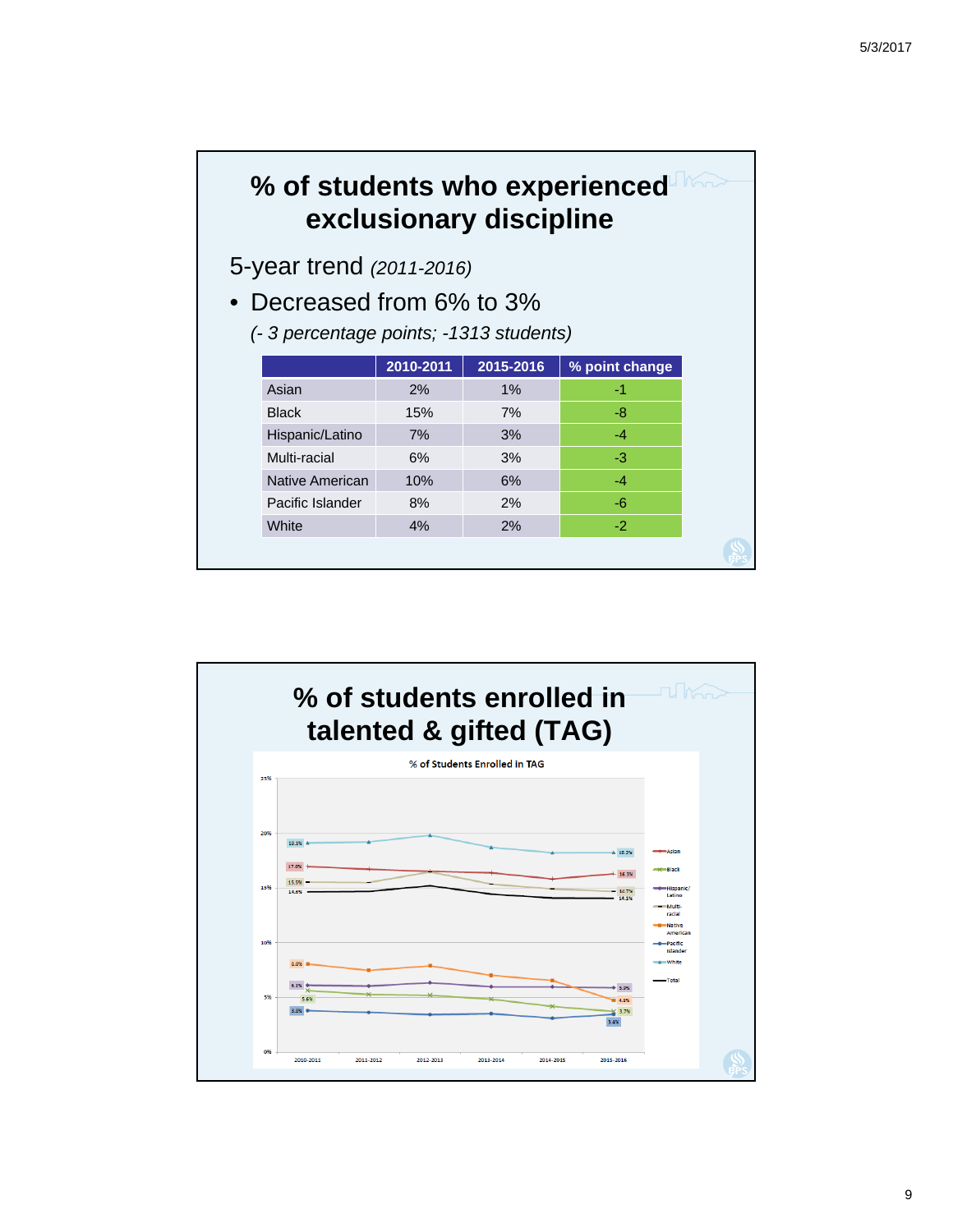## **% of students enrolled in talented & gifted (TAG)**

5-year trend *(2011-2016)*

- Decreased from 15% to 14%
	- *(- 1 percentage point)*

|                  | 2010-2011 | 2015-2016 | % point change |
|------------------|-----------|-----------|----------------|
| Asian            | 17%       | 16%       | -1             |
| <b>Black</b>     | 6%        | 4%        | $-2$           |
| Hispanic/Latino  | 6%        | 6%        | O              |
| Multi-racial     | 16%       | 15%       | -1             |
| Native American  | 8%        | 5%        | -3             |
| Pacific Islander | 4%        | 3%        | $-1$           |
| White            | 19%       | 18%       | -1             |
|                  |           |           |                |

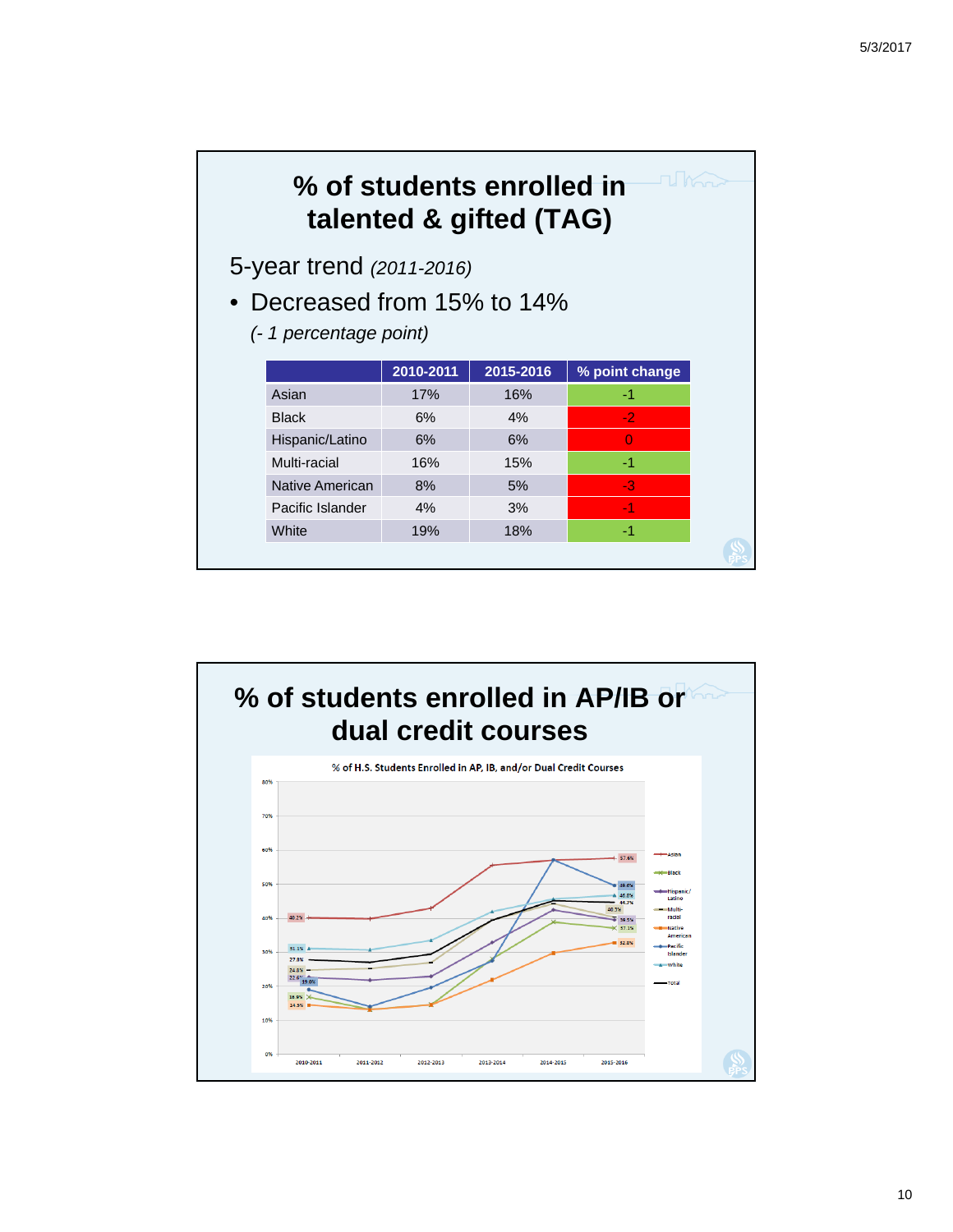## **% of students enrolled in AP/IB or dual credit courses**

5-year trend *(2011-2016)*

• Increased from 28% to 45%

*(+17 percentage points; +2114 students)*

|                  | 2010-2011 | 2015-2016 | % point change |
|------------------|-----------|-----------|----------------|
| Asian            | 40%       | 58%       | $+18$          |
| <b>Black</b>     | 17%       | 37%       | $+20$          |
| Hispanic/Latino  | 23%       | 40%       | $+17$          |
| Multi-racial     | 25%       | 40%       | $+15$          |
| Native American  | 15%       | 33%       | $+18$          |
| Pacific Islander | 19%       | 50%       | $+31$          |
| White            | 31%       | 47%       | $+16$          |

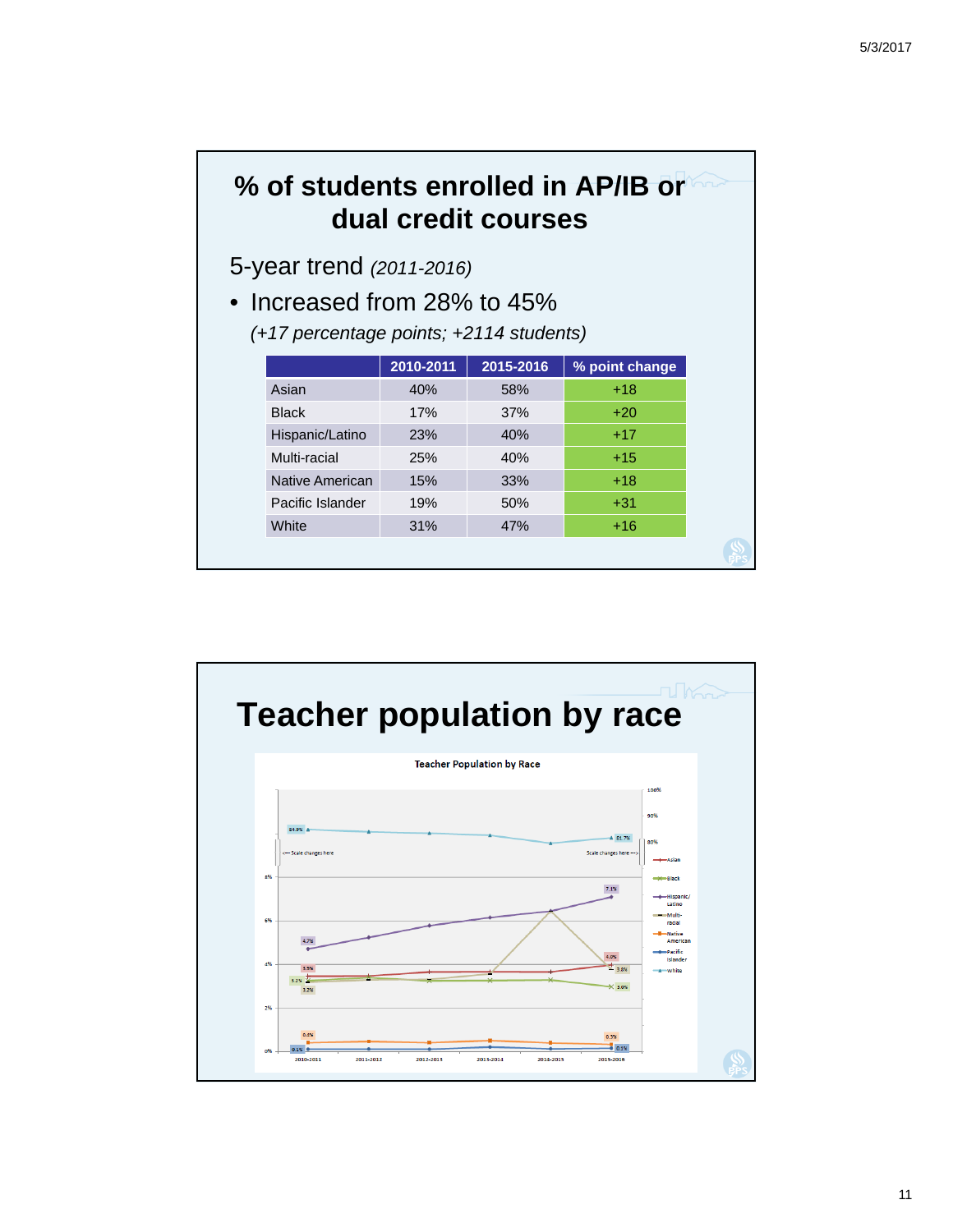# **Teacher population by race**

5-year trend data *(2011-2016)*

• Teachers of color increased from 15% to 18% *(+3 percentage points; +175 teachers)*

|                  | 2010-2011 | 2015-2016 | % point change |
|------------------|-----------|-----------|----------------|
| Asian            | 3.5%      | 4.0%      | $+.5$          |
| <b>Black</b>     | 3.2%      | 3.0%      | $-2$           |
| Hispanic/Latino  | 4.7%      | 7.1%      | $+2.4$         |
| Multi-racial     | 3.2%      | 3.8%      | $+.6$          |
| Native American  | $.4\%$    | .3%       | $-11$          |
| Pacific Islander | $.1\%$    | $.1\%$    | O              |
| White            | 84.9%     | 81.7%     | $-3.2$         |

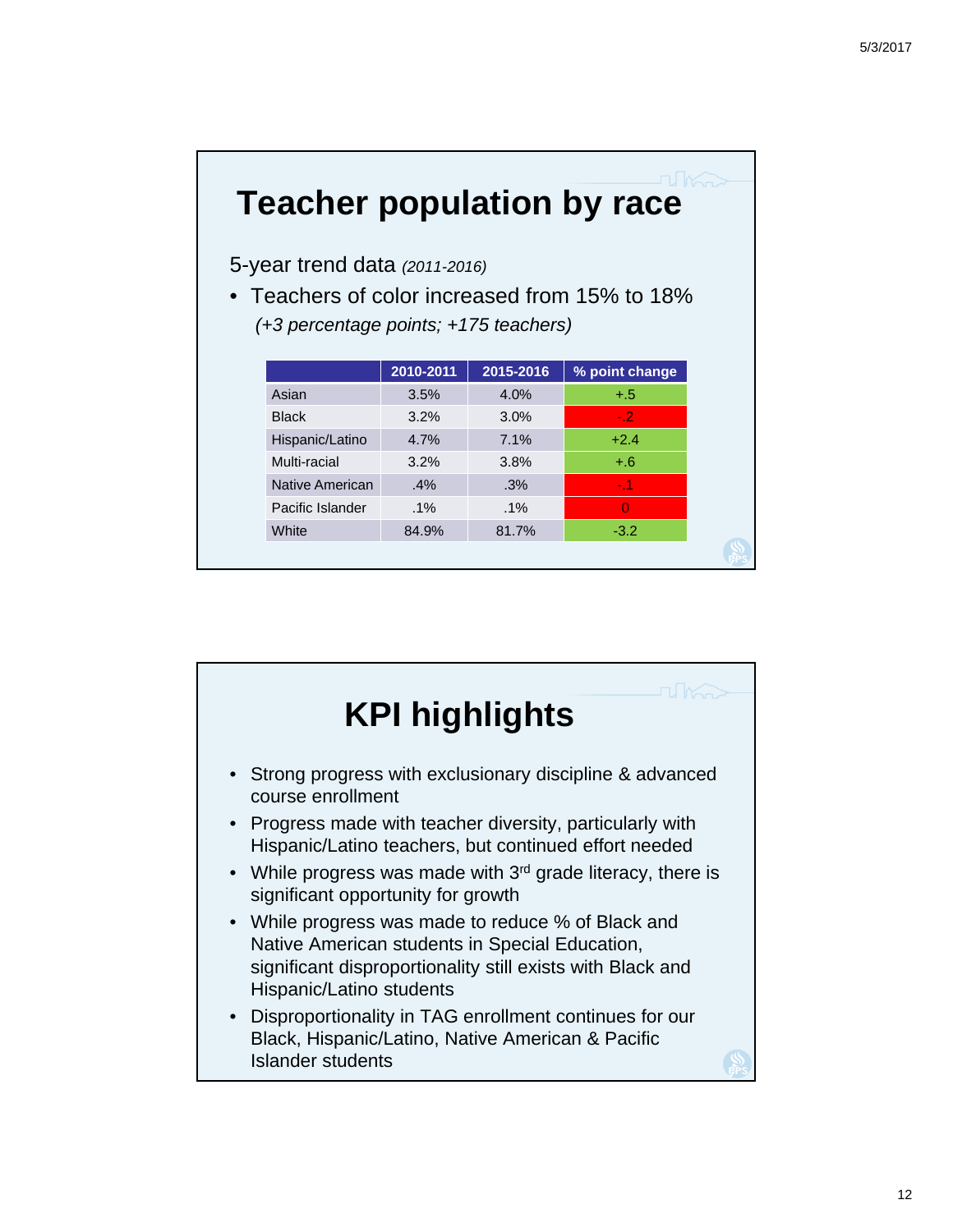

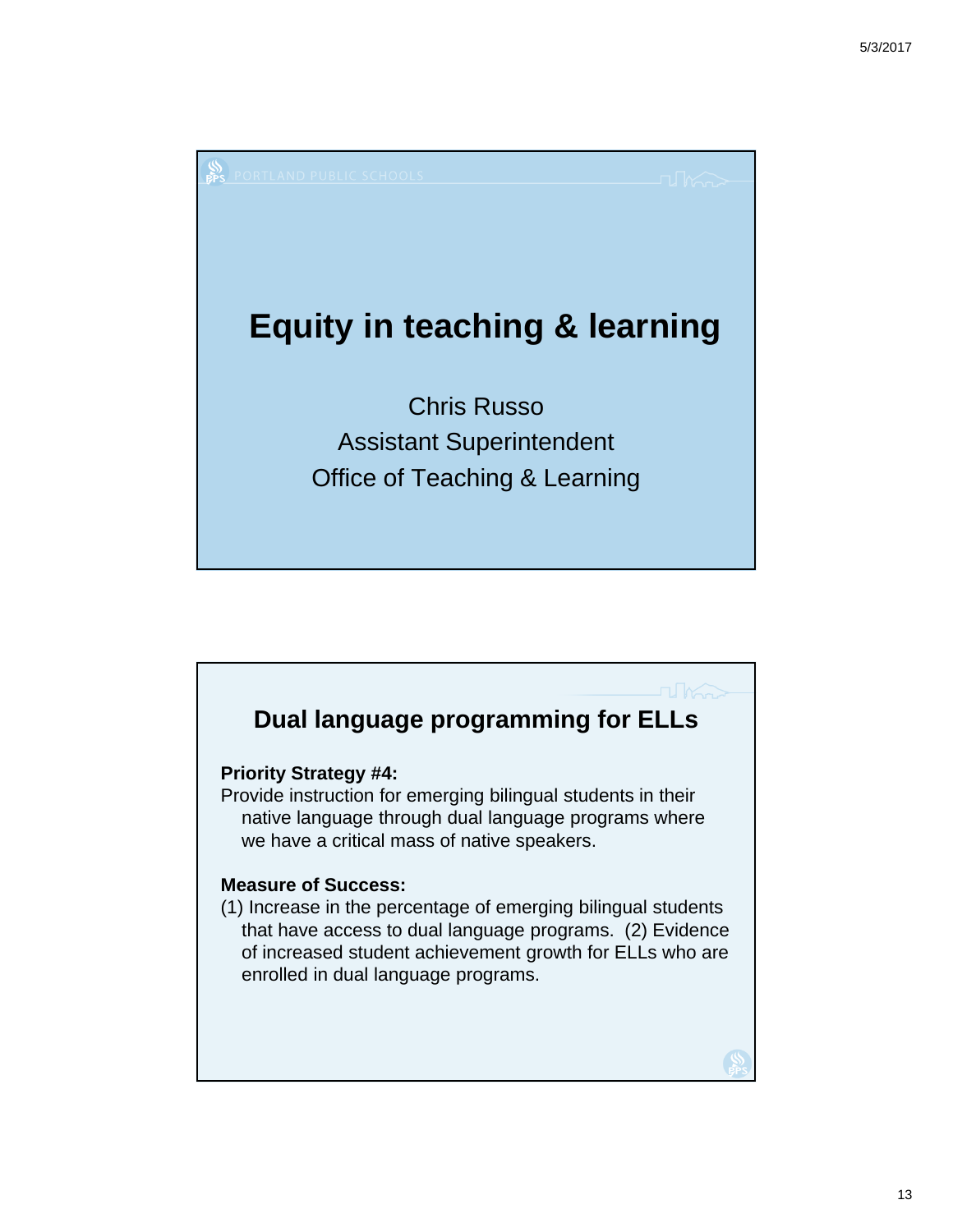| Dual language programming for ELLs<br>% of ELLs in DLI has increased every year |                                                 |                                                 |  |  |  |  |
|---------------------------------------------------------------------------------|-------------------------------------------------|-------------------------------------------------|--|--|--|--|
| <b>School Year</b>                                                              | <b>Percentage of</b><br><b>ELLs K-12 in DLI</b> | <b>Percentage of</b><br><b>ELLs at K in DLI</b> |  |  |  |  |
| 2011-12                                                                         | 16.9                                            | 25.2                                            |  |  |  |  |
| 2012-13                                                                         | 21.4                                            | 24.3                                            |  |  |  |  |
| 2013-14                                                                         | 24.6                                            | 34.1                                            |  |  |  |  |
| 2014-15                                                                         | 26.7                                            | 45.0                                            |  |  |  |  |
| 2015-16                                                                         | 30.5                                            | 49.8                                            |  |  |  |  |
|                                                                                 |                                                 |                                                 |  |  |  |  |

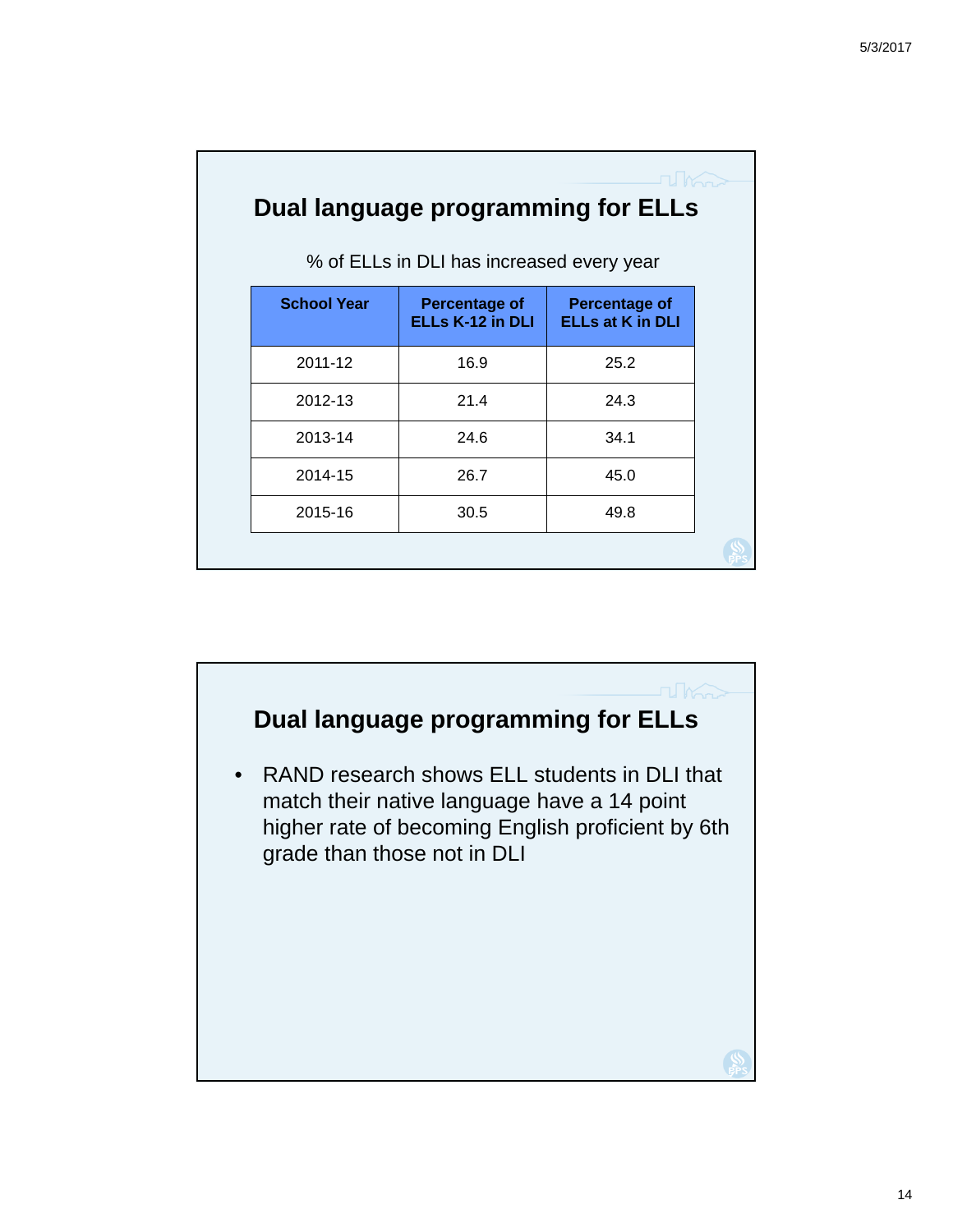

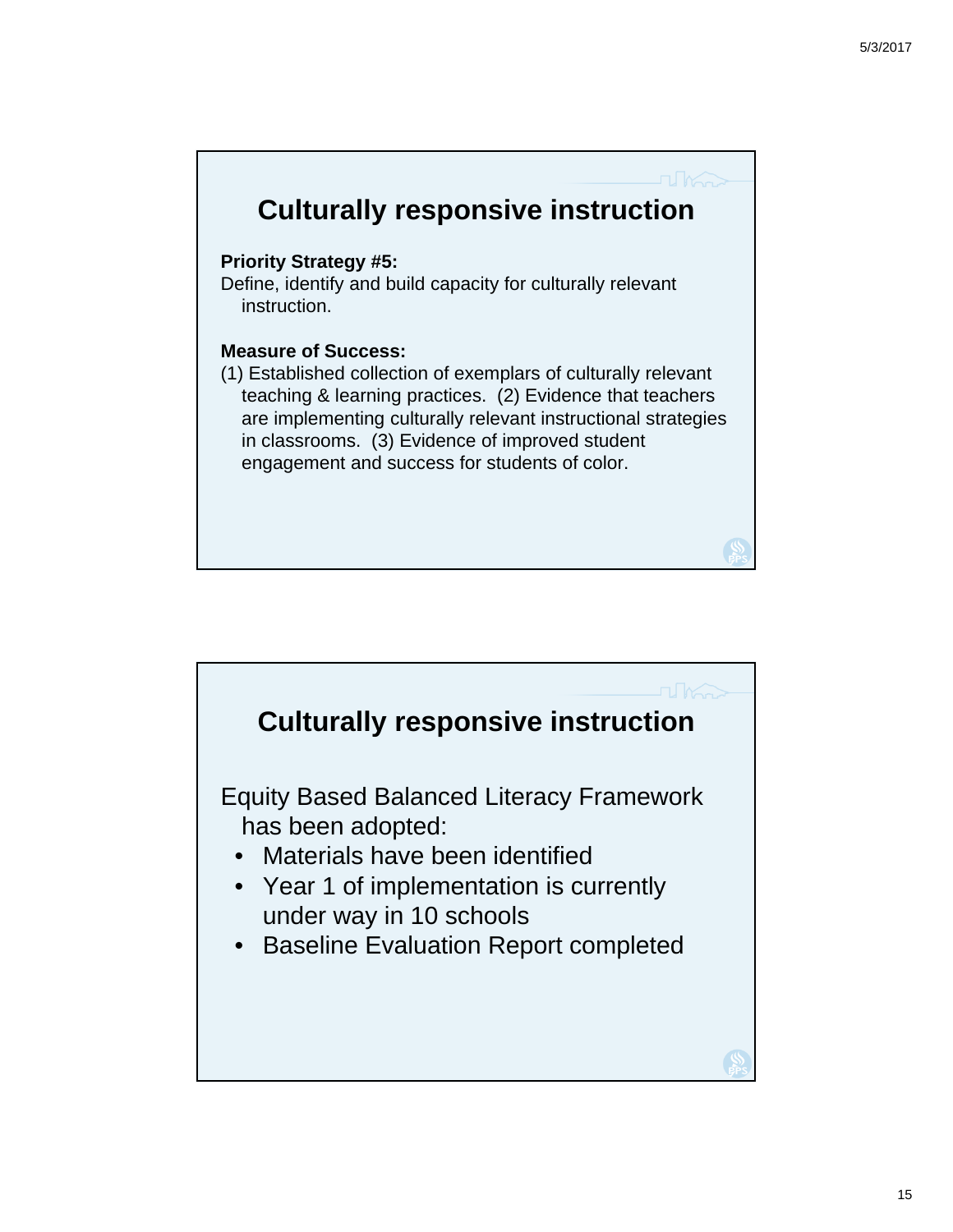

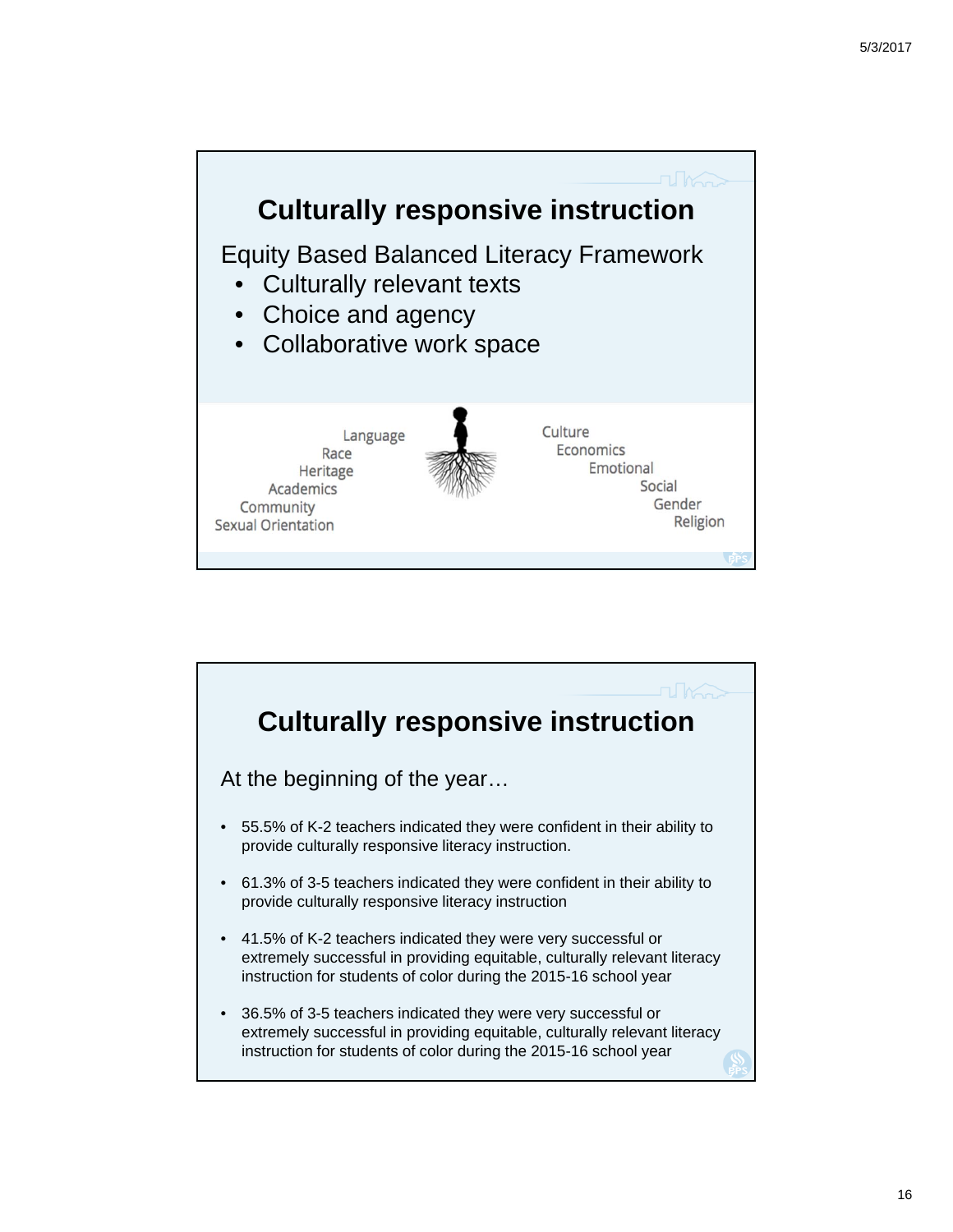

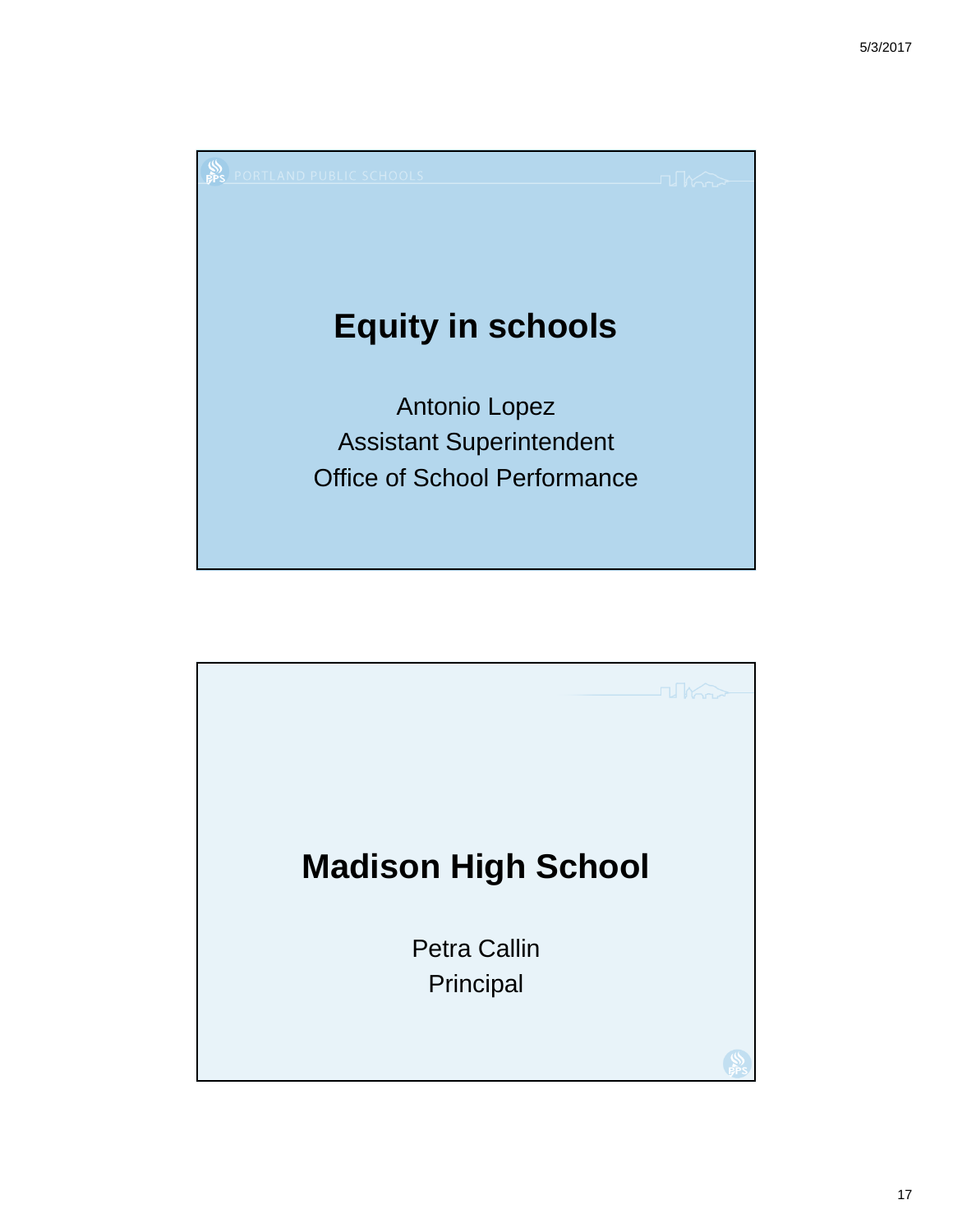

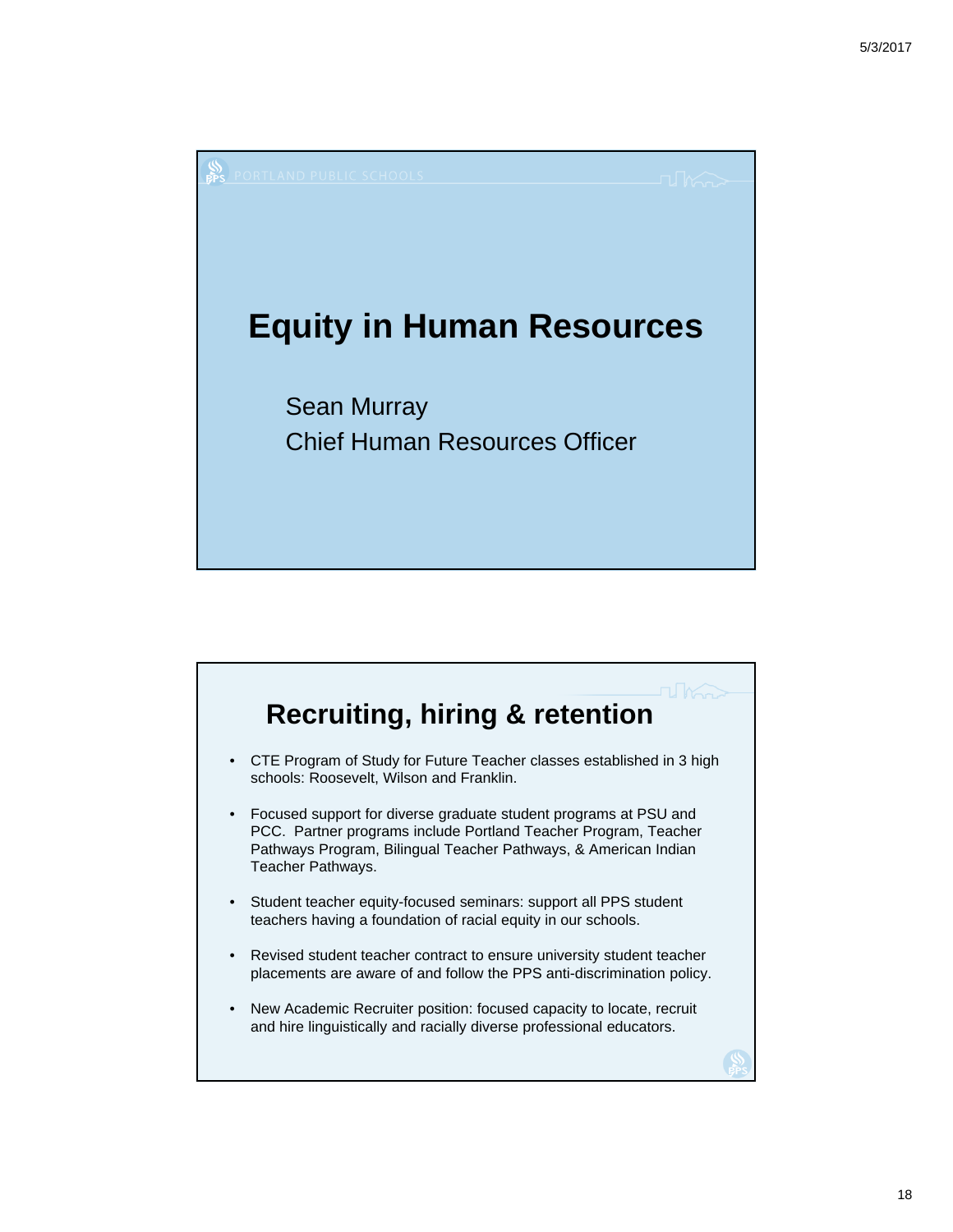

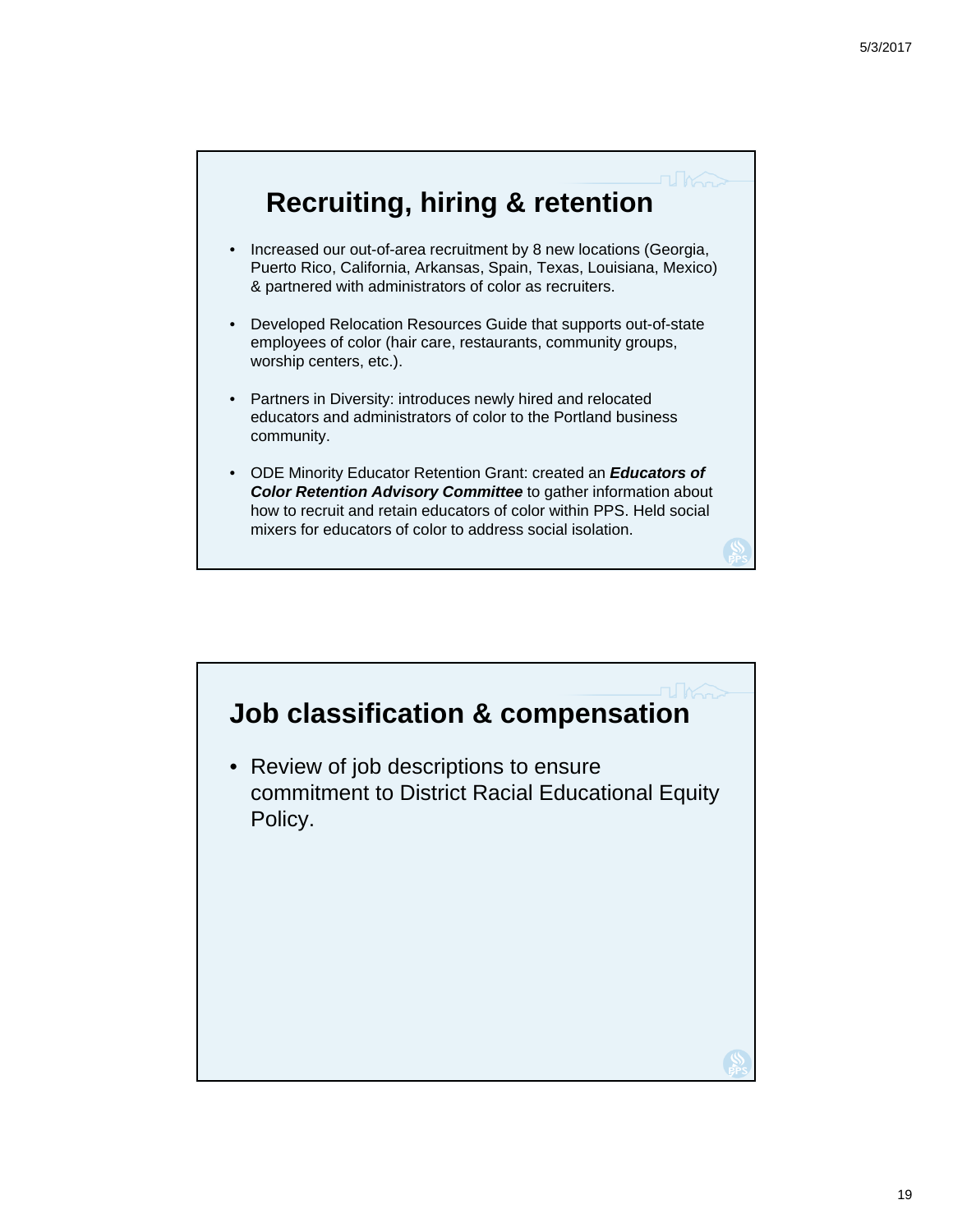# **Training**

- Classified employee development: ongoing training opportunities on PPS equity strategies addressing our equity priority.
- Cultures Connecting*:* Partnered with organization to focus on eliminating implicit bias in hiring practices. Gained foundational understanding on how implicit bias impacts professional and personal actions.
- Bias Awareness Training: Developed and implemented for all PPS hiring supervisors. Community members and supervisors trained on how to recognize bias during hiring and interview panels.

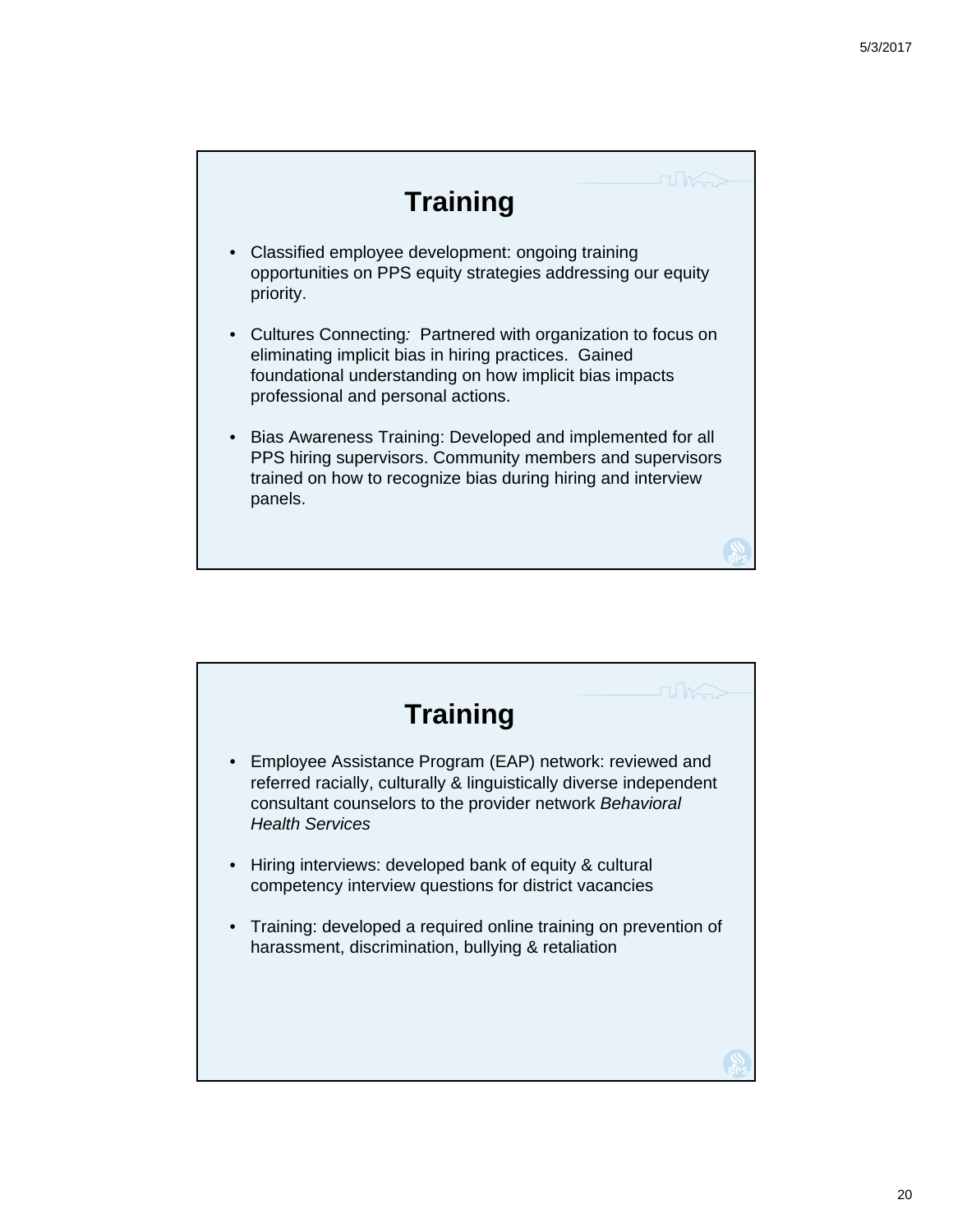

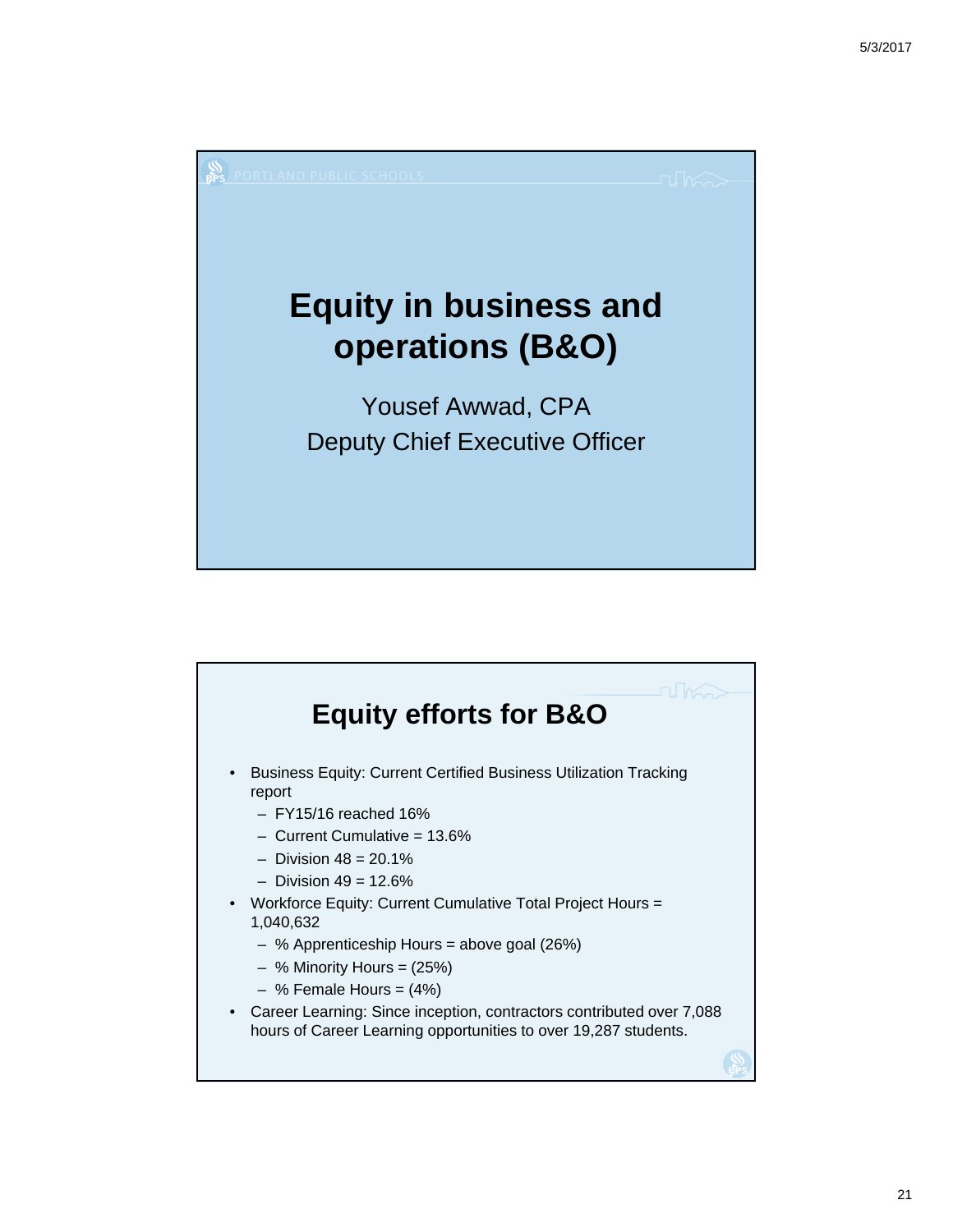

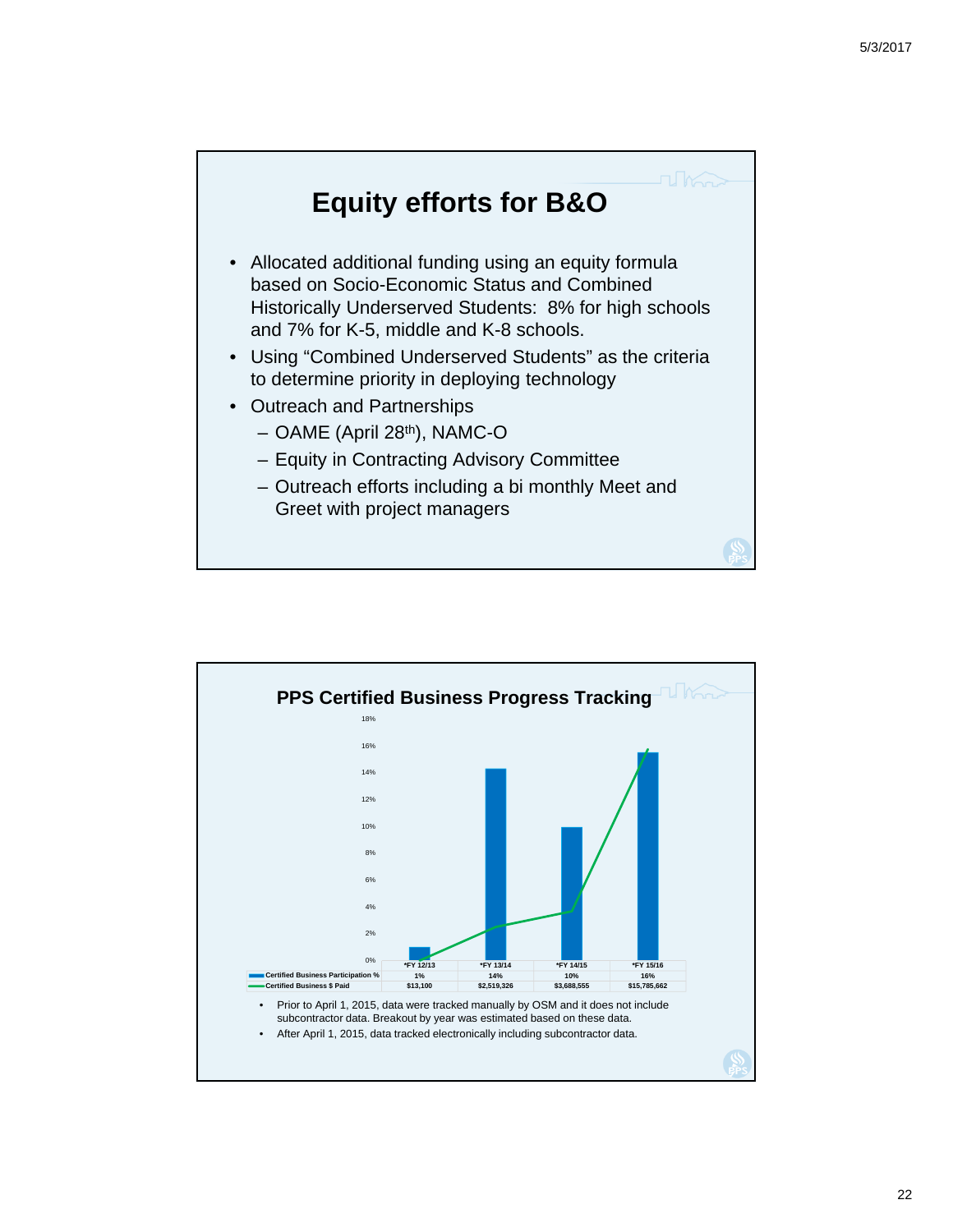# **Racial equity @ PPS**

*"cultural transformation of the policies, people, practices & partnerships to build a more equitable, inclusive organization"*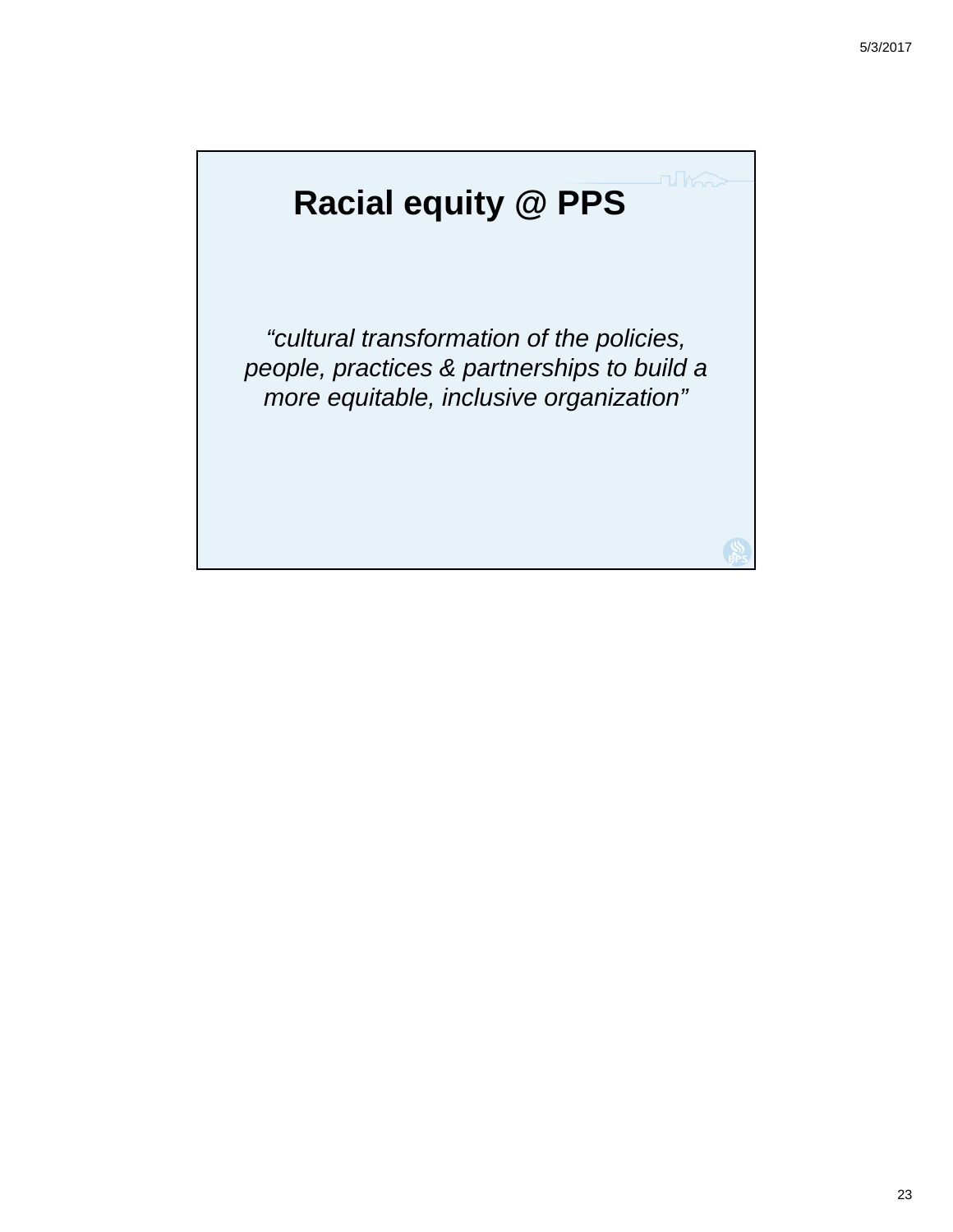# Anti‐Harassment Policy Revisions

April 25, 2017

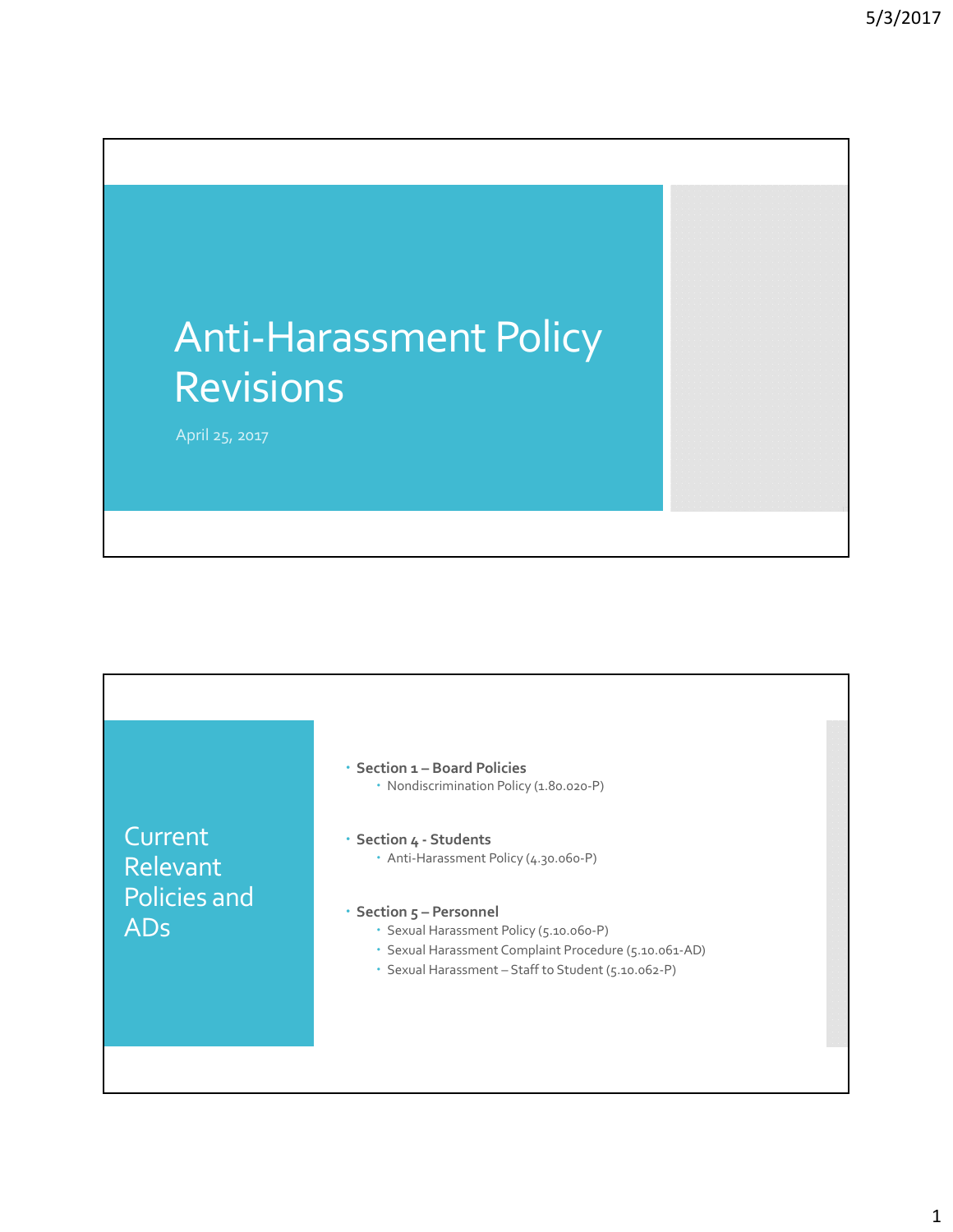

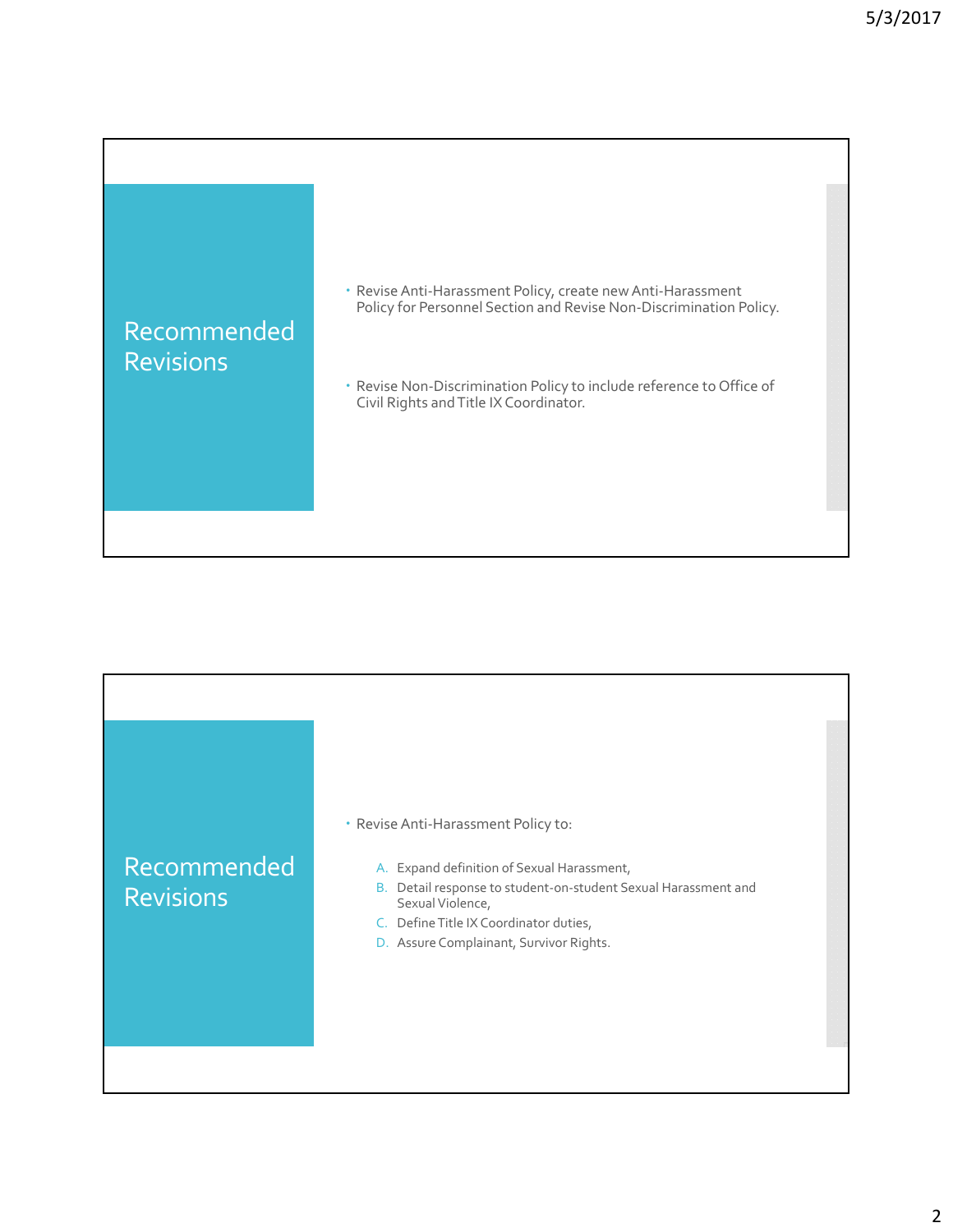A. Expand Definition of **Sexual** Harassment

· Include Sexual Violence, Sexual Assault.

 Include violation of appropriate Student‐Adult Boundaries (includes grooming, romantic relationships).

B. Student‐on‐ Student Sexual **Harassment** and Sexual Violence

- Add more detail to District response to student‐on‐student incidents.
- Create new AD in Student Section regarding District response to and prevention of Sexual Harassment and Sexual Violence.
- EnsureTitle IX Coordinator contact information and role are widely distributed.